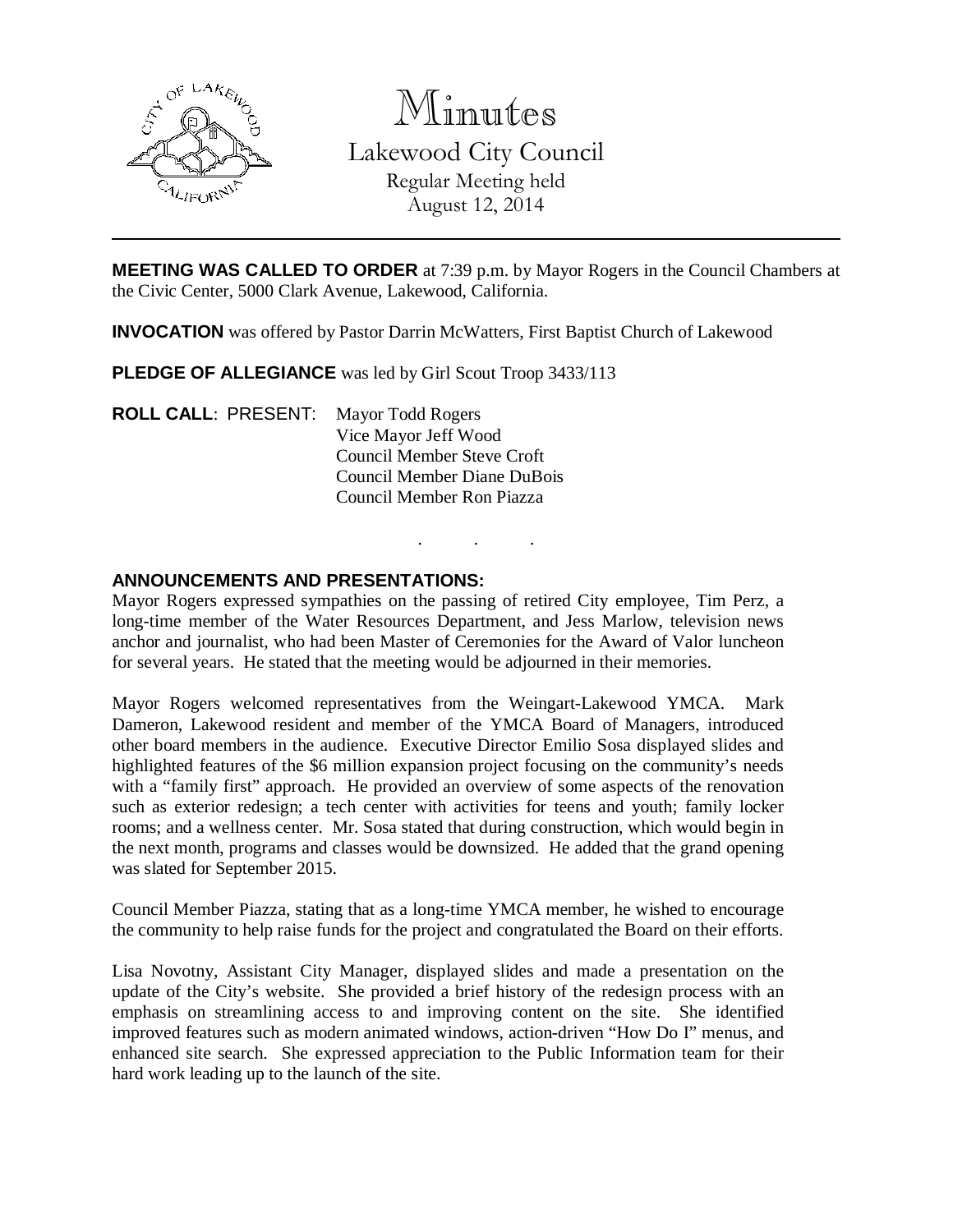### **ANNOUNCEMENTS AND PRESENTATIONS:** Continued

Bob Brammer, Electronic Media Producer, provided a live website demonstration highlighting the more prominent pages on the site such as the News Center, CityTV Library, Council information section, and online permits and forms. He noted that while the Lakewood Connect mobile application was still available for iPhone and Android devices, the updated site had been developed to be mobile phone friendly to keep up with future technological advances.

Council Member DuBois inquired about the ease of searching for the new site. Ms. Novotny responded that while searches under "Lakewood, California" would result in links to the new website, saved "favorites" or "bookmarks" should be removed and replaced with new ones.

Responding to Vice Mayor Wood's questions, Mr. Brammer stated that the web pages would be monitored for most visits and popular trends.

Mayor Rogers explained that the delay to the meeting's start was due to the earlier presentation regarding the drought and water management practices. He noted that the Council intended to be proactive with regards to the water shortage and encouraged residents to call staff with concerns of perceived water waste.

Mayor Rogers congratulated staff on the success of the recent Family Play Day event.

Vice Mayor Wood expressed his gratitude for the Concerts in the Park series and stated he looked forward to the next season.

. . .

#### **ROUTINE ITEMS:**

COUNCIL MEMBER DUBOIS MOVED AND COUNCIL MEMBER CROFT SECONDED TO APPROVE ROUTINE ITEMS 1 THROUGH 10.

- RI-1 Approval of Minutes of the Meetings held July 8, and July 22, 2014
- RI-2 Approval of Personnel Transactions
- RI-3 Approval of Registers of Demands
- RI-4 Approval of Monthly Report of Investment Transactions
- RI-5 RESOLUTION NO. 2014-40; A RESOLUTION OF THE CITY COUNCIL OF THE CITY OF LAKEWOOD AUTHORIZING THE DESTRUCTION OF CERTAIN PUBLIC RECORDS OF THE DEPARTMENT OF ADMINISTRATION MORE THAN TWO YEARS OLD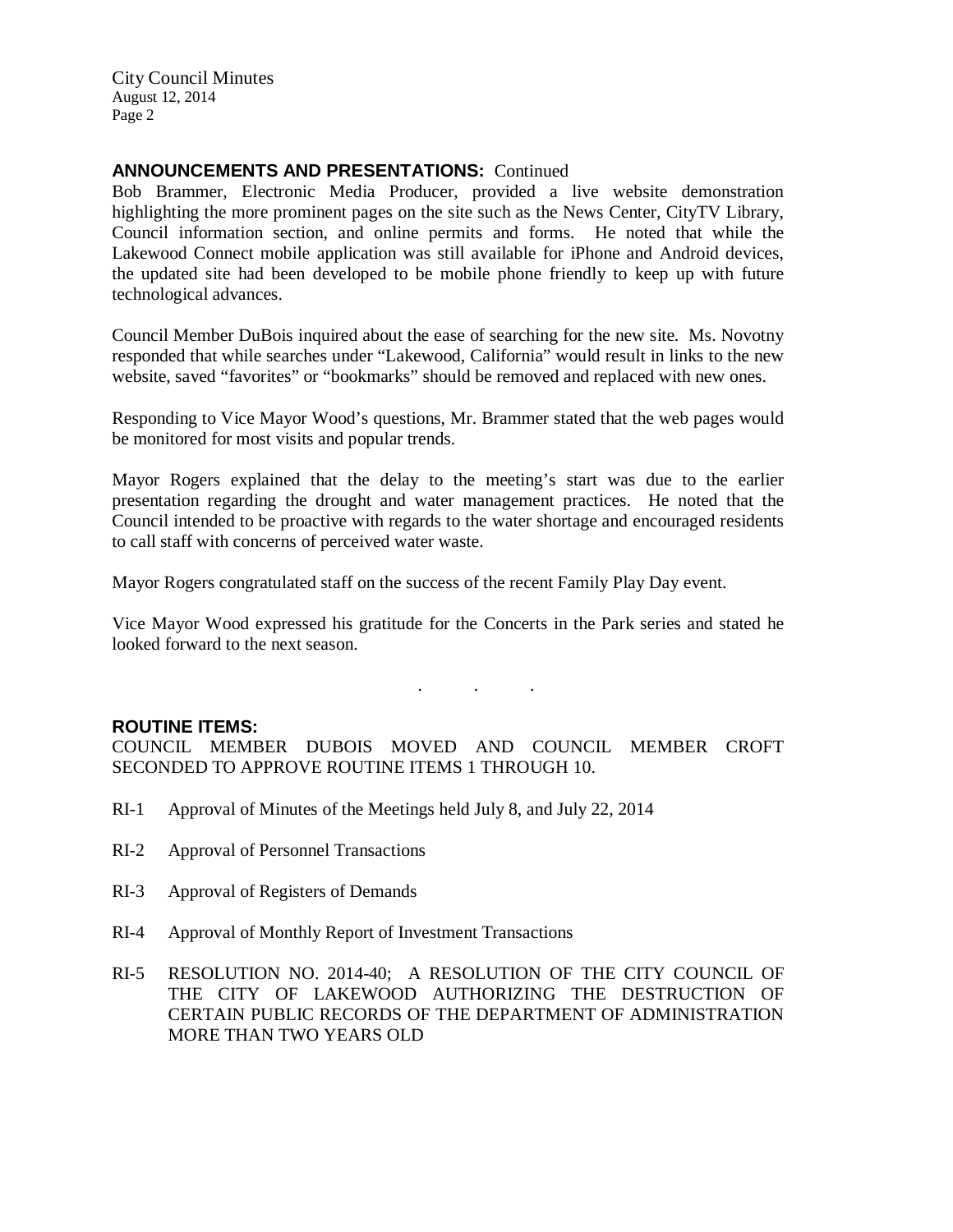#### **ROUTINE ITEMS:** Continued

RESOLUTION NO. 2014-41; A RESOLUTION OF THE CITY COUNCIL OF THE CITY OF LAKEWOOD AUTHORIZING THE DESTRUCTION OF CERTAIN PUBLIC RECORDS OF THE DEPARTMENT OF ADMINISTRATION MORE THAN TWO YEARS OLD

RESOLUTION NO. 2014-42; A RESOLUTION OF THE CITY COUNCIL OF THE CITY OF LAKEWOOD AUTHORIZING THE DESTRUCTION OF CERTAIN PUBLIC RECORDS OF THE DEPARTMENT OF ADMINISTRATIVE SERVICES MORE THAN TWO YEARS OLD

RESOLUTION NO. 2014-43; A RESOLUTION OF THE CITY COUNCIL OF THE CITY OF LAKEWOOD AUTHORIZING THE DESTRUCTION OF CERTAIN PUBLIC RECORDS OF THE DEPARTMENT OF CITY CLERK MORE THAN TWO YEARS OLD

RESOLUTION NO. 2014-44; A RESOLUTION OF THE CITY COUNCIL OF THE CITY OF LAKEWOOD AUTHORIZING THE DESTRUCTION OF CERTAIN PUBLIC RECORDS OF THE DEPARTMENT OF COMMUNITY DEVELOPMENT MORE THAN TWO YEARS OLD

RESOLUTION NO. 2014-45; A RESOLUTION OF THE CITY COUNCIL OF THE CITY OF LAKEWOOD AUTHORIZING THE DESTRUCTION OF CERTAIN PUBLIC RECORDS OF THE DEPARTMENT OF PERSONNEL MORE THAN TWO YEARS OLD

RESOLUTION NO. 2014-46; A RESOLUTION OF THE CITY COUNCIL OF THE CITY OF LAKEWOOD AUTHORIZING THE DESTRUCTION OF CERTAIN PUBLIC RECORDS OF THE DEPARTMENT OF PUBLIC WORKS MORE THAN TWO YEARS OLD

RESOLUTION NO. 2014-47; A RESOLUTION OF THE CITY COUNCIL OF THE CITY OF LAKEWOOD AUTHORIZING THE DESTRUCTION OF CERTAIN PUBLIC RECORDS OF THE DEPARTMENT OF RECREATION AND COMMUNITY SERVICES MORE THAN TWO YEARS OLD

RESOLUTION NO. 2014-48; A RESOLUTION OF THE CITY COUNCIL OF THE CITY OF LAKEWOOD AUTHORIZING THE DESTRUCTION OF CERTAIN PUBLIC RECORDS OF THE DEPARTMENT OF WATER RESOURCES MORE THAN TWO YEARS OLD

RI-6 RESOLUTION NO. 2014-49; A RESOLUTION OF THE CITY COUNCIL OF THE CITY OF LAKEWOOD ADDING A JOB CLASSIFICATION AND AMENDING EXISTING PAY RATE IN ATTACHMENT B OF RESOLUTION NO. 2014-27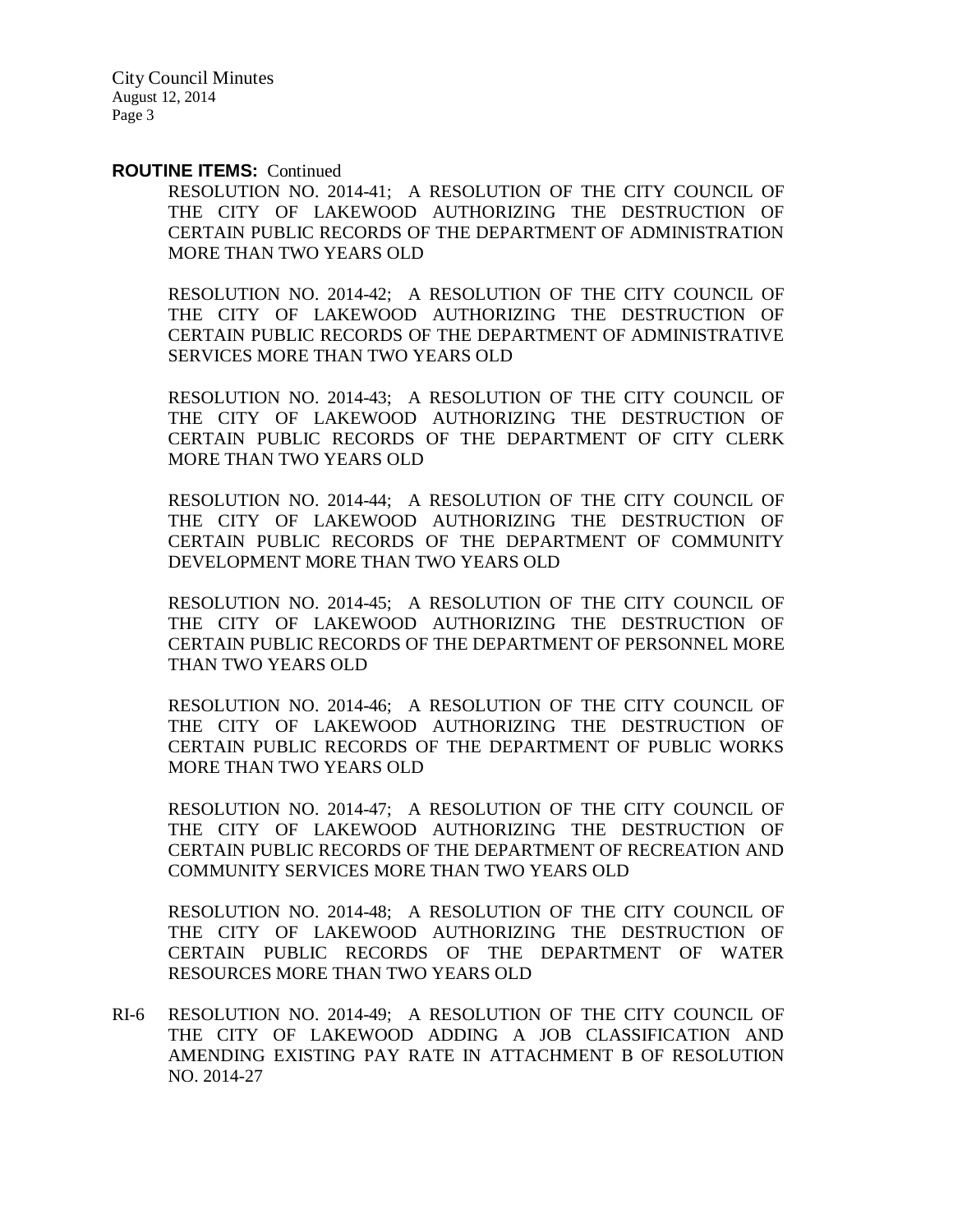#### **ROUTINE ITEMS:** Continued

- RI-7 RESOLUTION NO. 2014-50; A RESOLUTION OF THE CITY COUNCIL OF THE CITY OF LAKEWOOD ESTABLISHING A POLICY WHICH DELEGATES TORT LIABILITY CLAIMS HANDLING RESPONSIBILITIES TO THE CALIFORNIA JOINT POWERS INSURANCE AUTHORITY AS AUTHORIZED BY GOVERNMENT CODE SECTION 910, ET SEQ.
- RI-8 RESOLUTION NO. 2014-51; A RESOLUTION OF THE CITY COUNCIL OF THE CITY OF LAKEWOOD AMENDING RESOLUTION NOS. 2013-15 AND 2014-23 PERTAINING TO DETERMINING THE TOTAL ANNUAL APPROPRIATION SUBJECT TO LIMITATION OF THE CITY OF LAKEWOOD FOR THE FISCAL YEARS 2013-2014 AND 2014-2015
- RI-9 Approval of Amendment to Video Production Service and AV Services Fee Schedule
- RI-10 RESOLUTION NO. 2014-52; A RESOLUTION OF THE CITY COUNCIL OF THE CITY OF LAKEWOOD APPROVING FINAL MAP VESTING TRACT MAP NO. 72071

UPON ROLL CALL VOTE, THE MOTION WAS APPROVED:

AYES: COUNCIL MEMBERS: Croft, DuBois, Wood, Piazza and Rogers NAYS: COUNCIL MEMBERS: None

## **1.1 • CONGESTION MANAGEMENT PROGRAM CONFORMANCE SELF-CERTIFICATION PROCESS**

. . .

Sonia Southwell, Director of Community Development, presented a report based on the memo in the agenda stating that the Congestion Management Program required an annual report showing development in the City and self-certifying the City's conformance with local CMP requirements. It was staff's recommendation that the City Council hold a public hearing and adopt the proposed resolution.

Ms. Southwell confirmed for Vice Mayor Wood that traffic counts were conducted during odd-numbered years to calculate levels of service on Lakewood Boulevard.

Mayor Rogers opened the public hearing at 8:14 p.m. and called for anyone in the audience wishing to address the City Council on this matter. There was no response.

RESOLUTION NO. 2014-53; A RESOLUTION OF THE CITY COUNCIL OF THE CITY OF LAKEWOOD, CALIFORNIA, FINDING THE CITY TO BE IN CONFORMANCE WITH THE CONGESTION MANAGEMENT PROGRAM (CMP) AND ADOPTING THE CMP LOCAL DEVELOPMENT REPORT, IN ACCORDANCE WITH CALIFORNIA GOVERNMENT CODE SECTION 65089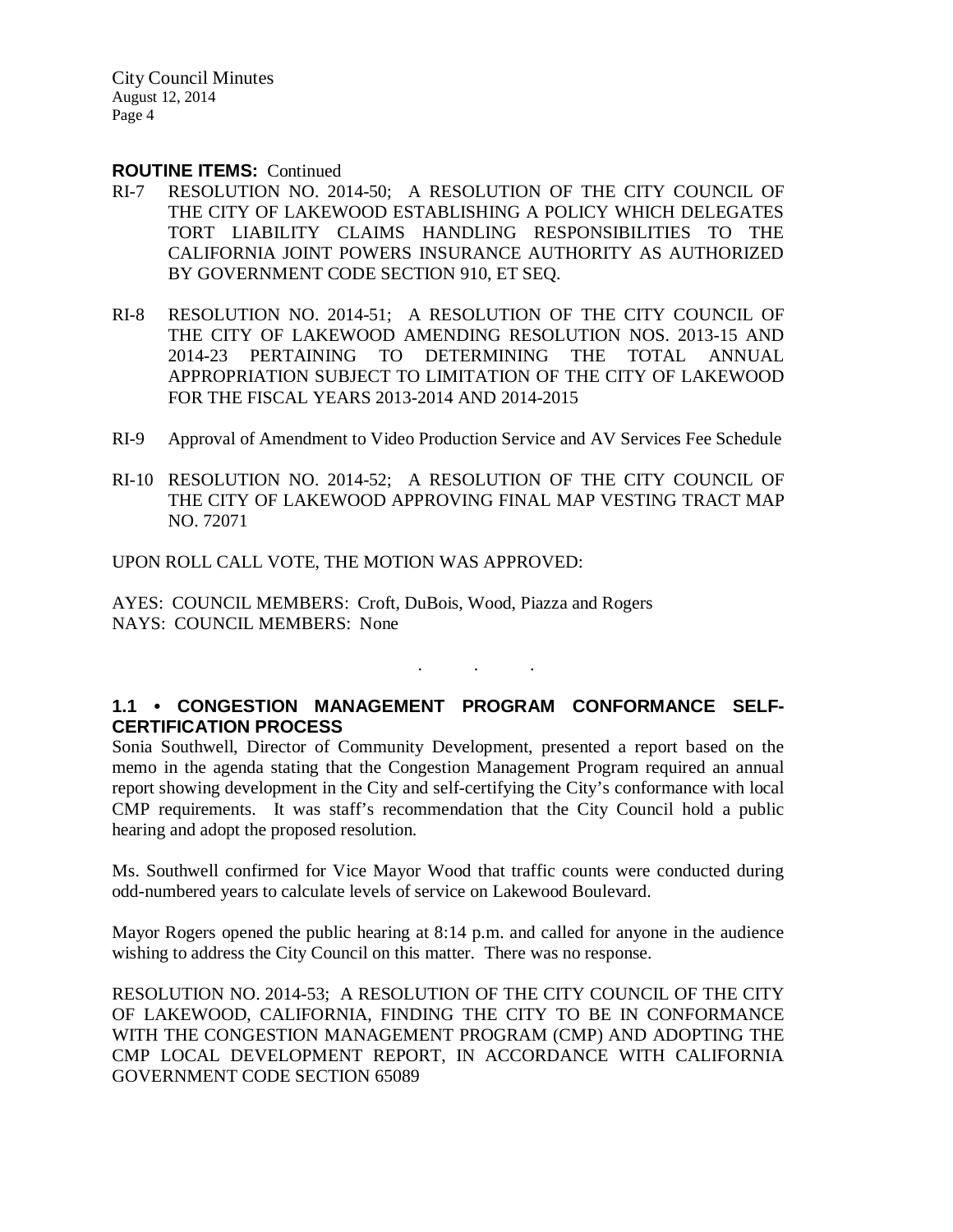**1.1 • CMP CONFORMANCE SELF-CERTIFICATION PROCESS** Continued COUNCIL MEMBER CROFT MOVED AND VICE MAYOR WOOD SECONDED TO CLOSE THE PUBLIC HEARING AND ADOPT RESOLUTION NO. 2014-53. UPON ROLL CALL VOTE, THE MOTION WAS APPROVED:

AYES: COUNCIL MEMBERS: Croft, DuBois, Wood, Piazza and Rogers NAYS: COUNCIL MEMBERS: None

### **1.2 • DECLARATION OF EMERGENCY WATER CONSERVATION PROVISIONS**

. . .

Water Resources Director James Glancy displayed slides and made a presentation based on the memo in the agenda. He reported that earlier this year, the Governor had issued executive orders declaring a state of emergency caused by the drought and calling for a 20% reduction in water use. He added that the State Water Resources Control Board had taken action to use 2013 as a baseline for comparison, place restrictions on outdoor water use, establish penalties for violations and establish reporting requirements for water utilities. He detailed the State Board's requirements for retail water agencies, urban water use tracking and enforcement of water use restrictions. He concluded by stating it was staff's recommendation that the City Council hold a public hearing, rescind Resolution No. 2014-39 and adopt the proposed resolution.

City Attorney Steve Skolnik clarified that the rescission of Resolution No. 2014-39 had been contained within the proposed resolution and did not require separate action.

Mayor Rogers opened the public hearing at 8:22 p.m. and called for anyone in the audience wishing to address the City Council on this matter. There was no response.

COUNCIL MEMBER PIAZZA MOVED AND COUNCIL MEMBER DUBOIS SECONDED TO CLOSE THE PUBLIC HEARING. UPON ROLL CALL VOTE, THE MOTION WAS APPROVED:

AYES: COUNCIL MEMBERS: Croft, DuBois, Wood, Piazza and Rogers NAYS: COUNCIL MEMBERS: None

Council Member Croft stated that after having received a thorough briefing from staff earlier, it was important for all residents to become educated about water use. He noted that with simple reminders to cut back by turning off water when brushing teeth or saving water into pitchers to be used for plants when waiting for the hot water, the look and quality of the community would still be maintained.

Council Member Piazza explained that after hearing the earlier presentation, it was evident that a 20-25% reduction on outdoor water use would not damage lawns which might render them a different shade of green but would help reach the goal and the drought situation.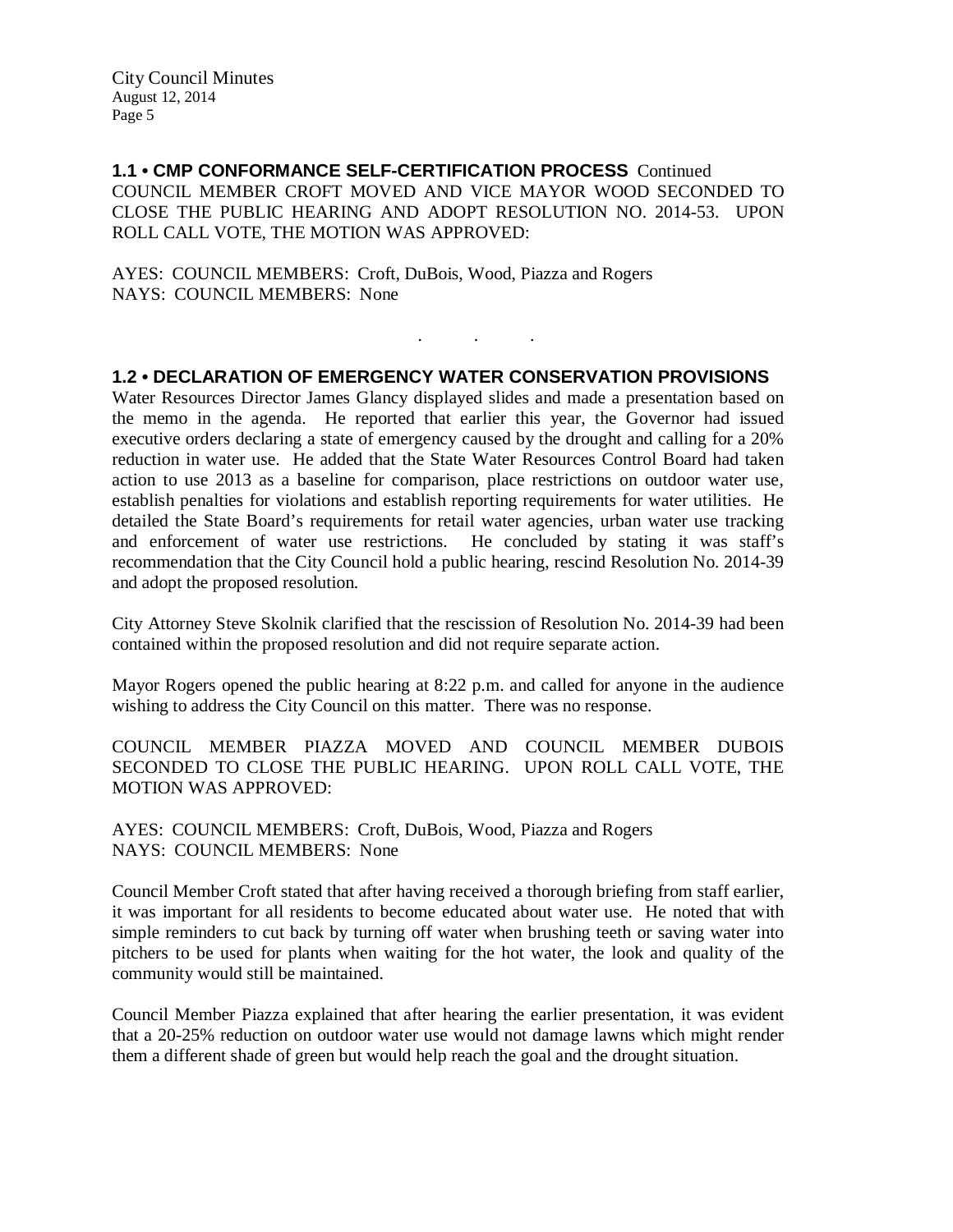**1.2 • DECLARATION OF EMERGENCY CONSERVATION PROVISIONS** Continued RESOLUTION NO. 2014-54; A RESOLUTION OF THE CITY COUNCIL OF THE CITY OF LAKEWOOD DECLARING THE IMPLEMENTATION OF WATER CONSERVATION MEASURES BY REASON OF REGULATIONS IMPOSED BY THE STATE OF CALIFORNIA

COUNCIL MEMBER CROFT MOVED AND COUNCIL MEMBER DUBOIS SECONDED TO ADOPT RESOLUTION NO. 2014-54. UPON ROLL CALL VOTE, THE MOTION WAS APPROVED:

AYES: COUNCIL MEMBERS: Croft, DuBois, Wood, Piazza and Rogers NAYS: COUNCIL MEMBERS: None

## **2.1 • ORDINANCE NO. 2014-7; AMENDING THE LAKEWOOD MUNICIPAL CODE AND THE ZONING ORDINANCE PERTAINING TO REMOVAL OF GUEST QUARTERS AS A PERMITTABLE USE IN THE R-1, R-A, AND A ZONES**

. . .

Donald Venitsky, Lakewood, questioned the intent of the proposed ordinance.

The City Attorney stated that there had been an extensive presentation made on guest quarters at the public hearing from the previous Council meeting. He explained that the proposed ordinance would remove from the Code the Lakewood-specific term of guest quarters, coined in the 1950's, and that there remained a second unit ordinance, which complied with Federal and State legislation.

ORDINANCE NO. 2014-7; AN ORDINANCE OF THE CITY COUNCIL OF THE CITY OF LAKEWOOD AMENDING THE LAKEWOOD MUNICIPAL CODE PERTAINING TO THE REMOVAL OF GUEST QUARTERS AS A PERMITTED USE IN THE R-1 (SINGLE-FAMILY RESIDENTIAL), R-A (SINGLE-FAMILY RESIDENTIAL-LIMITED AGRICULTURE), AND A (AGRICULTURE) ZONES was read by title by the Acting City Clerk.

COUNCIL MEMBER DUBOIS MOVED AND VICE MAYOR WOOD SECONDED TO WIAVE FURTHER READING AND ADOPT ORDINANCE NO. 2014-7. UPON ROLL CALL VOTE, THE MOTION WAS APPROVED:

AYES: COUNCIL MEMBERS: Croft, DuBois, Wood, Piazza and Rogers NAYS: COUNCIL MEMBERS: None

. . .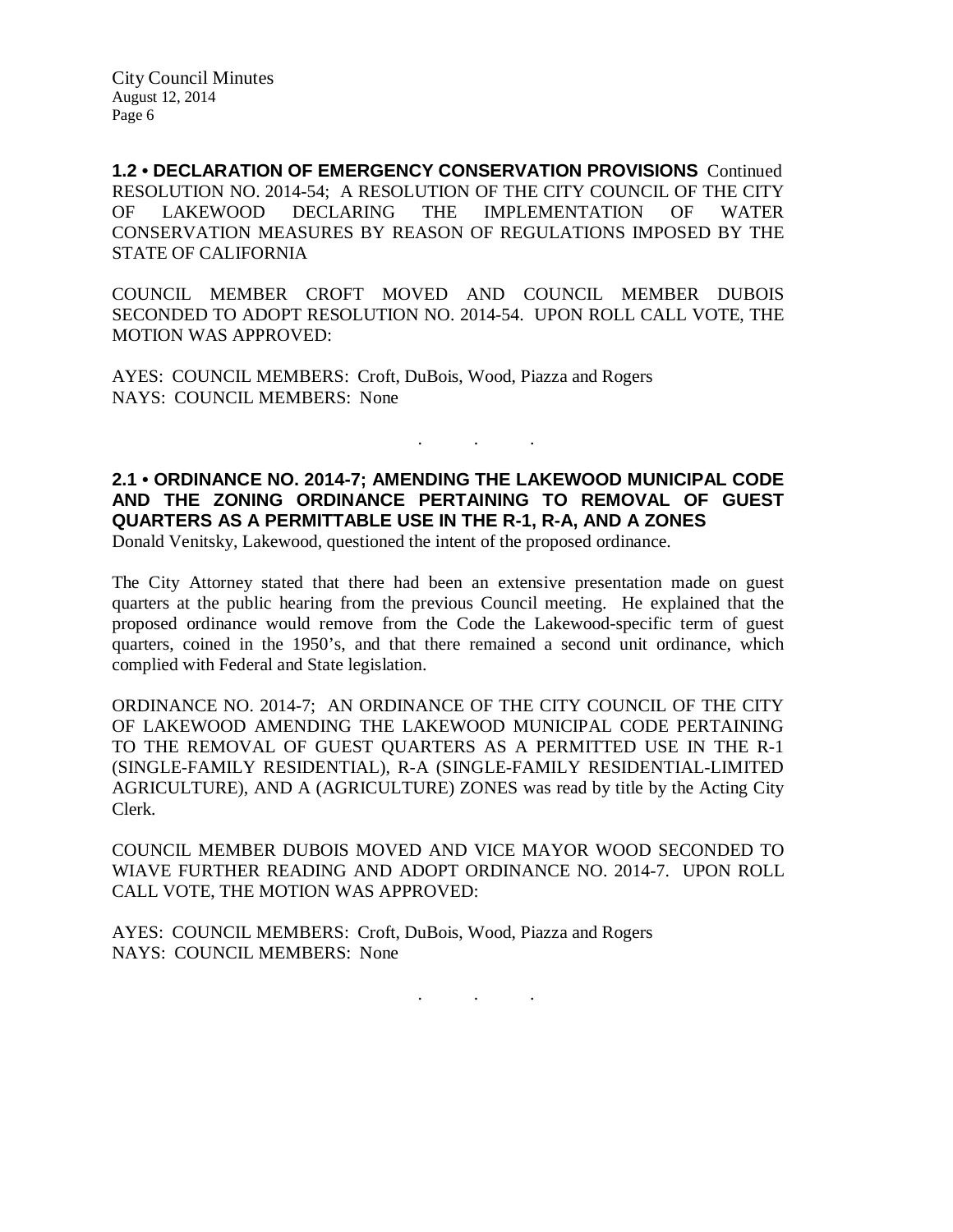## **3.1 • APPROVAL OF ADDENDUM TO THE LICENSE AGREEMENT FOR RYNERSON PARK WITH SOUTHERN CALIFORNIA EDISON**

Lisa Rapp, Director of Public Works, displayed slides and gave a presentation based on the memo in the agenda. She reported that staff had been working with Southern California Edison for approval of a modified use within the existing license agreement for Rynerson Park for a dog park. Because a portion of the dog park would be on its property, SCE representatives presented staff with conditions and specifications for its use. Staff provided a site plan and details that met the requirements, which had been approved by SCE along with the proposed operating conditions and signage. She stated that the proposed location of "Home Run Dog Park" was ideal due to the minimal activity at that section of the park, which was a considerable distance from homes and businesses. The park would include a double gated entry area for either small or large dogs and fencing would be installed to separate the two areas. The existing landscape would shade both sides of the park and existing terrain had been sufficiently graded. She explained that the horse turn around area would be shortened to terminate south of the dog park and provide separation between the dog and equine uses. She concluded by stating that staff recommended the City Council approve the Addendum to the License Agreement for Rynerson Park with Southern California Edison and authorize the Mayor to sign the addendum in a form approved by the City Attorney.

Dave Ford, Regional Manager, Southern California Edison, recognizing the amount of time that the project had been in the planning stages, expressed his appreciation for the team effort between the City and SCE.

Council Member DuBois agreed that it had been a lengthy process and commended the determination of staff working closely with Mr. Ford to come to a successful result.

Vice Mayor Wood and Council Member Croft conveyed their gratitude to those involved in the planning for their persistence and to the residents for their patience and that they looked forward to people using the dog park.

Council Member Piazza commented that while he appreciated Edison's efforts regarding the dog park, there were other issues that remained.

Mayor Rogers observed that the dog park was aptly named due to its proximity to the Little League fields.

COUNCIL MEMBER DUBOIS MOVED AND COUNCIL MEMBER PIAZZA SECONDED TO APPROVE STAFF'S RECOMMENDATION. UPON ROLL CALL VOTE, THE MOTION WAS APPROVED:

. . .

AYES: COUNCIL MEMBERS: Croft, DuBois, Wood, Piazza and Rogers NAYS: COUNCIL MEMBERS: None